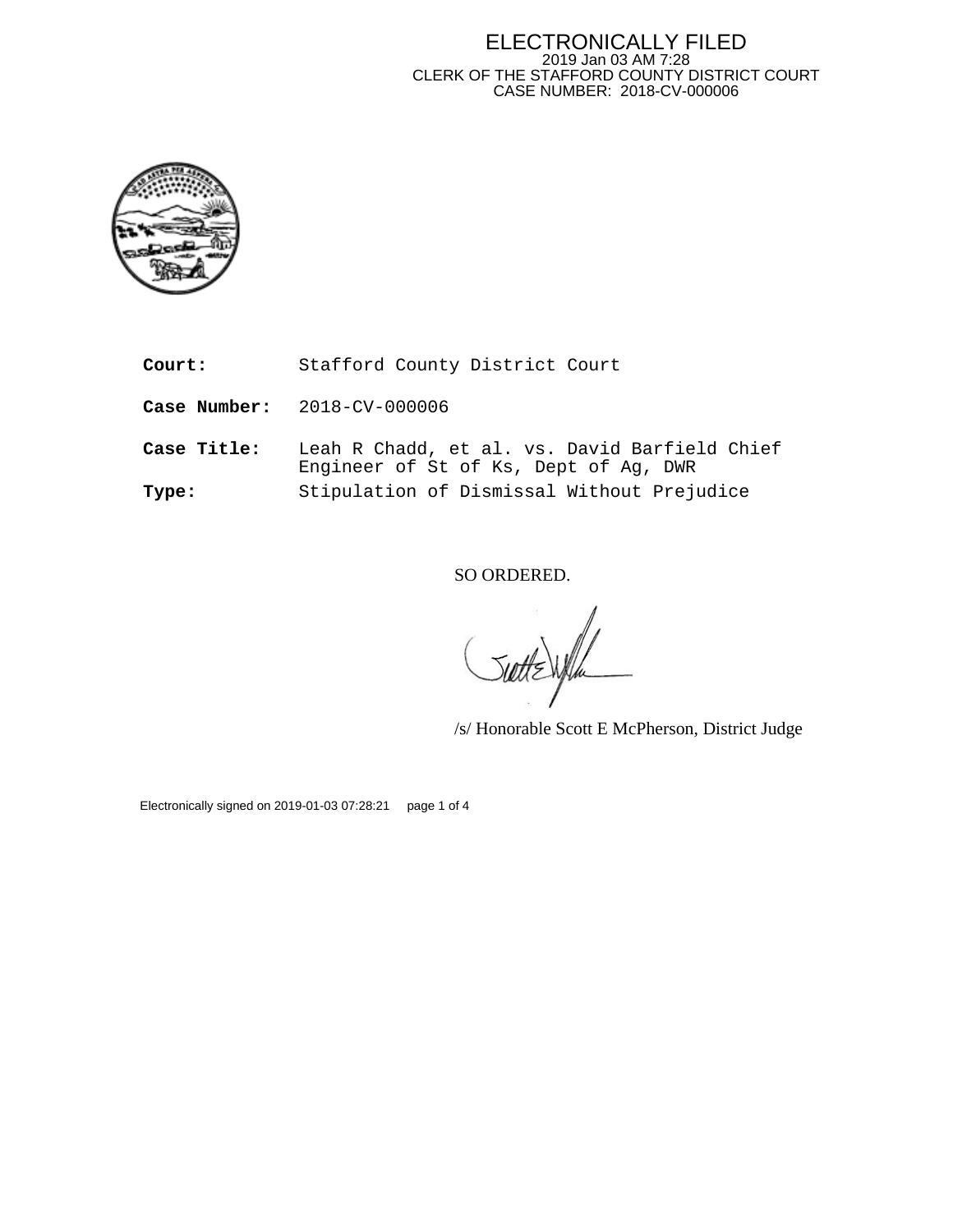FOULSTON SIEFKIN LLP 1551 N. Waterfront Parkway, Suite 100 Wichita, KS 67206-4466 316-267-6371

## **IN THE DISTRICT COURT OF STAFFORD COUNTY, KANSAS, TWENTIETH JUDICIAL DISTRICT**

| and HELEN CARR WEWERS,<br>Plaintiffs,<br>) Case No. 2018-CV-000006<br>VS.<br>DAVID BARFIELD, P.E., THE CHIEF<br><b>ENGINEER OF THE STATE OF KANSAS, )</b><br>DEPARTMENT OF AGRICULTURE,<br>DIVISION OF WATER RESOURCES, |
|-------------------------------------------------------------------------------------------------------------------------------------------------------------------------------------------------------------------------|
|                                                                                                                                                                                                                         |
|                                                                                                                                                                                                                         |
|                                                                                                                                                                                                                         |
|                                                                                                                                                                                                                         |
|                                                                                                                                                                                                                         |
|                                                                                                                                                                                                                         |
|                                                                                                                                                                                                                         |
|                                                                                                                                                                                                                         |
|                                                                                                                                                                                                                         |
|                                                                                                                                                                                                                         |
| in his official capacity,                                                                                                                                                                                               |
|                                                                                                                                                                                                                         |
| Defendant.                                                                                                                                                                                                              |
|                                                                                                                                                                                                                         |

PURSUANT TO K.S.A. CHAPTER 77

## **STIPULATION OF DISMISSAL WITHOUT PREJUDICE**

Come now the Plaintiffs, by and through their attorney, David M. Traster,

Foulston Siefkin LLP, and the Defendant, by and through his attorney, Kenneth

B. Titus, Kansas Department of Agriculture, and pursuant to K.S.A. 60-

 $241(a)(1)(A)(ii)$  stipulate to the dismissal of this action. The parties have agreed

that this action should be and is hereby dismissed WITHOUT PREJUDICE.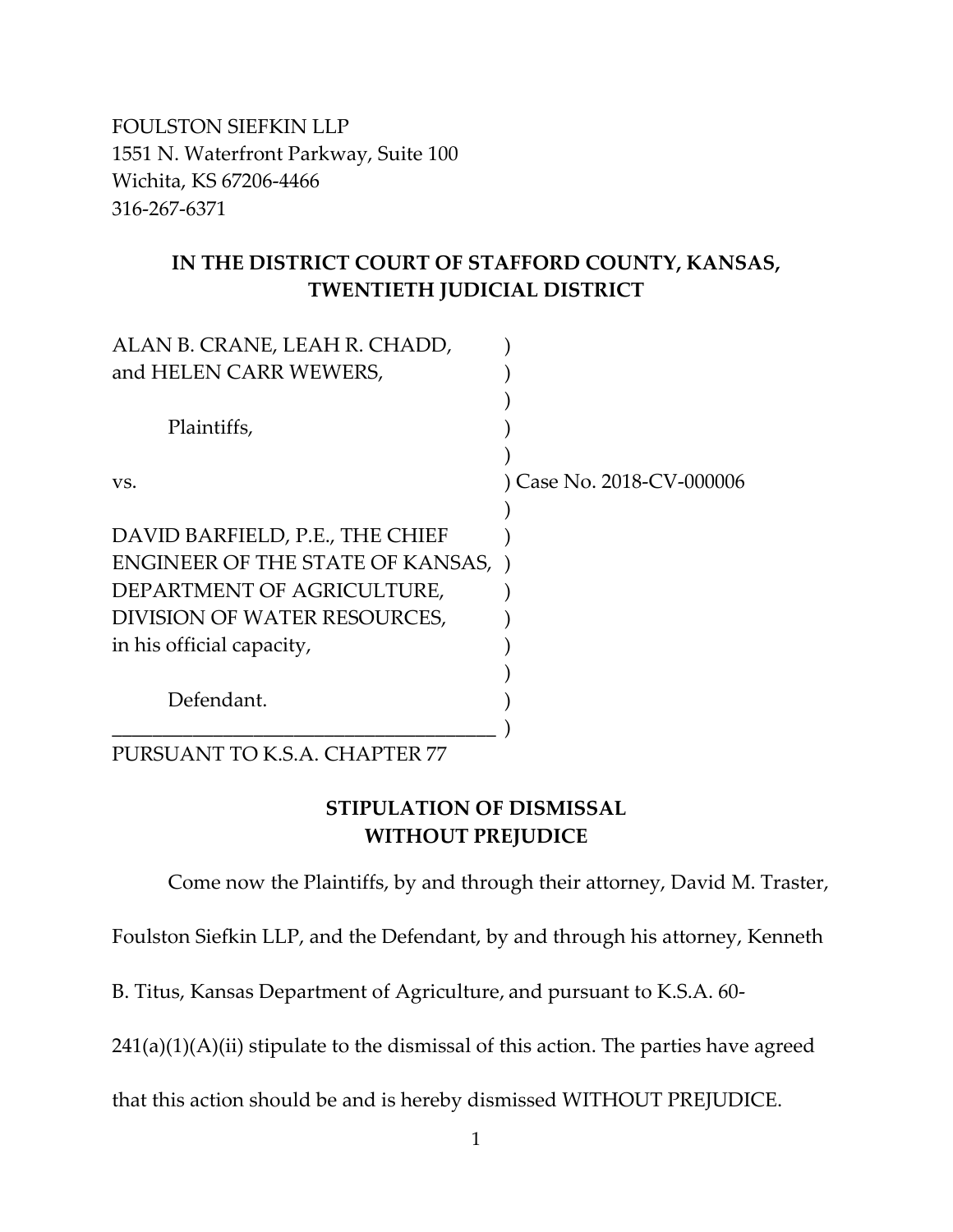Respectfully Submitted by:

FOULSTON SIEFKIN LLP 1551 N. Waterfront Parkway, Suite 100 Wichita, KS 67206-4466 Tel (Direct): 316-291-9725 Fax (Direct): (866) 347-3138 [dtraster@foulston.com](mailto:dtraster@foulston.com)

By: */s/ David M. Traster*\_\_\_\_\_\_\_\_\_ David M. Traster, #11062 *Attorneys for Plaintiffs*

> KANSAS DEPARTMENT OF AGRICULTURE 1320 Research Park Drive Manhattan, KS 66502 Phone: 785-564-6715 Fax: 785-564-6777 [kenneth.titus@ks.gov](mailto:kenneth.titus@ks.gov)

By: */s/ Kenneth B. Titus* \_\_\_\_\_\_ \_\_\_ Kenneth B. Titus, #26401 *Attorneys for Defendant*